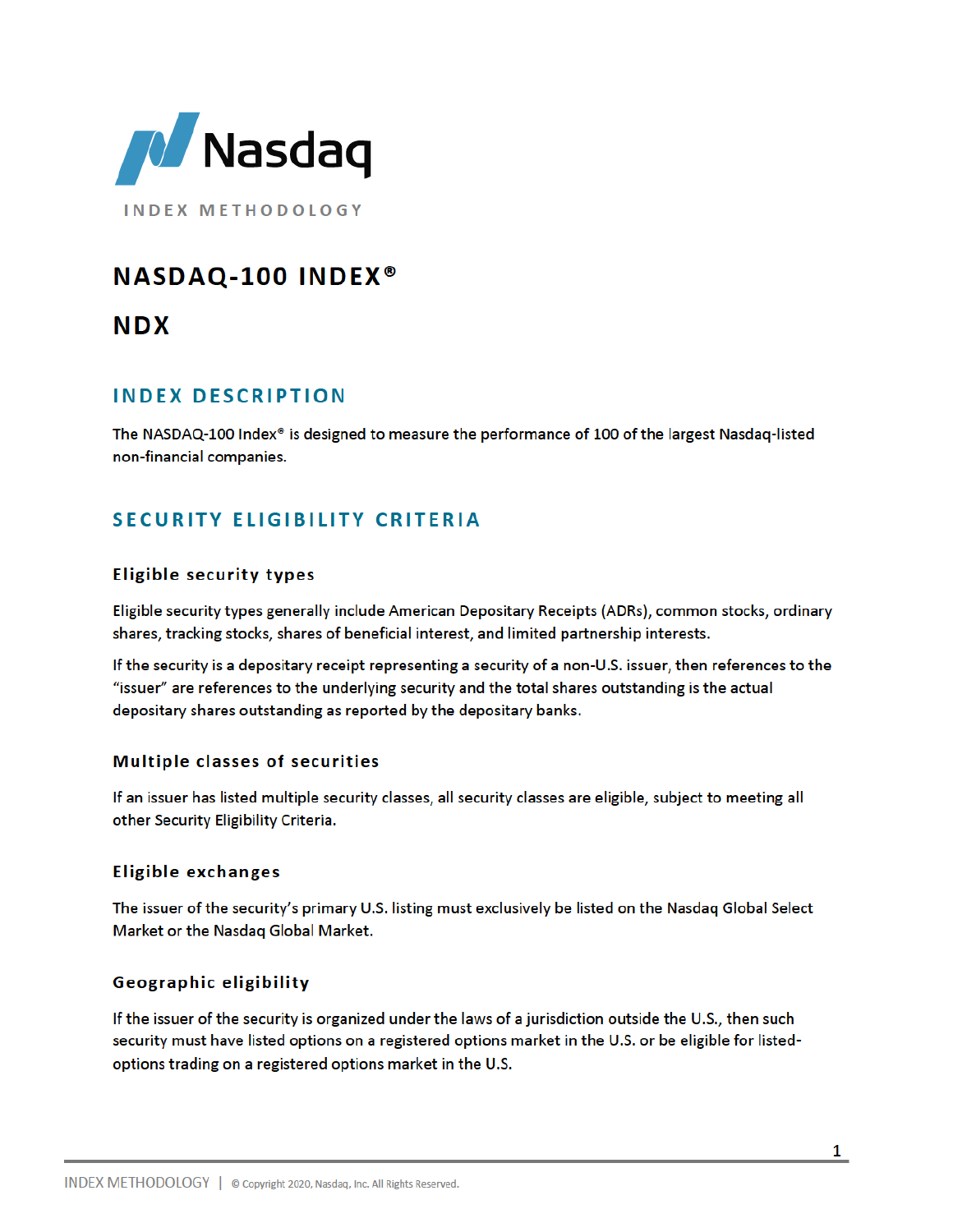#### **Industry or sector eligibility**

The security must be classified as a Non-Financial company (those companies that are classified under any Industry code other than 8000) according to the Industry Classification Benchmark (ICB), a product of FTSE International Limited licensed for this use.

#### **Market capitalization eligibility**

There is no market capitalization eligibility criterion.

#### **Liquidity eligibility**

Each security must have a minimum average daily trading volume of 200,000 shares (measured over the three calendar months ending with the month that includes the Reconstitution reference date).

#### **Seasoning eligibility**

The security must have traded for at least three full calendar months, not including the month of initial listing, on an eligible exchange, which includes Nasdaq (Nasdaq Global Select Market, Nasdaq Global Market, or Nasdaq Capital Market), NYSE, NYSE American or CBOE BZX. Eligibility is determined as of the constituent selection reference date, and includes that month.

#### **Float eligibility criteria**

There is no float eligibility criterion.

#### **Other eligibility criteria**

The issuer of the security generally may not currently be in bankruptcy proceedings.

The issuer of the security generally may not have entered into a definitive agreement or other arrangement that would make it ineligible for Index inclusion and where the transaction is imminent as determined by the Index Management Committee.

## **I N D E X C A L E N D A R**

#### **Reconstitution schedule**

Nasdaq selects constituents once annually in December.

#### **Reconstitution reference dates**

The Security Eligibility Criteria are applied using market data as of the end of October and total shares outstanding as of the end of November.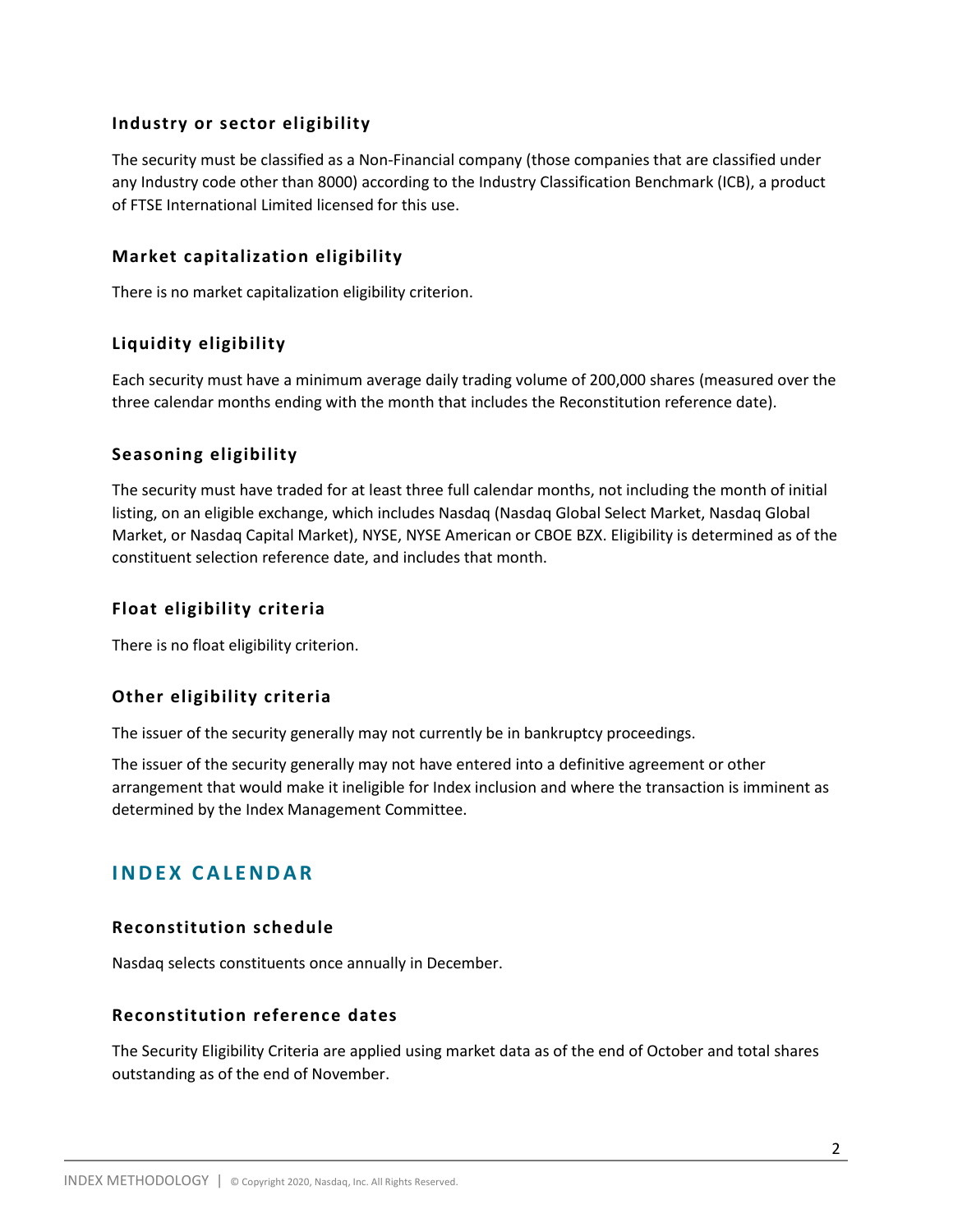#### **Reconstitution announcement dates**

Index Reconstitutions are announced in early December.

#### **Reconstitution effective dates**

Index Reconstitutions become effective after the close of trading on the third Friday in December.

#### **Rebalance schedule**

The Index is rebalanced on a quarterly basis in March, June, September and December.

#### **Rebalance reference dates**

The Index Rebalance uses the Total Shares Outstanding ("TSO") and Last Sale Price ("LSP") of all Index Securities as of the prior month-end (February, May, August and November respectively).

#### **Rebalance announcement dates**

Index Rebalance changes are announced in early March, June, September and December.

#### **Rebalance effective dates**

Index Rebalance changes become effective after the close of trading on the third Friday in March, June, September and December.

#### **Special rebalance schedule**

A Special Rebalance may be conducted at any time based on the weighting restrictions described in the Index Rebalance Procedure if it is determined to be necessary to maintain the integrity of the Index.

## **CONSTITUENT SELECTION**

#### **Constituent selection process**

A Reconstitution is conducted on an annual basis, at which time all eligible Issuers, ranked by market capitalization, are considered for Index inclusion based on the following order of criteria.

- The top 75 ranked Issuers will be selected for inclusion in the Index.
- Any other Issuers that were already members of the Index as of the Reconstitution reference date and are ranked within the top 100 are also selected for inclusion in the Index.
- In the event that fewer than 100 issuers pass the first two criteria, the remaining positions will first be filled, in rank order, by current index members that were in the top 100 at the previous Reconstitution but are ranked in positions 101-125 in the current Reconstitution.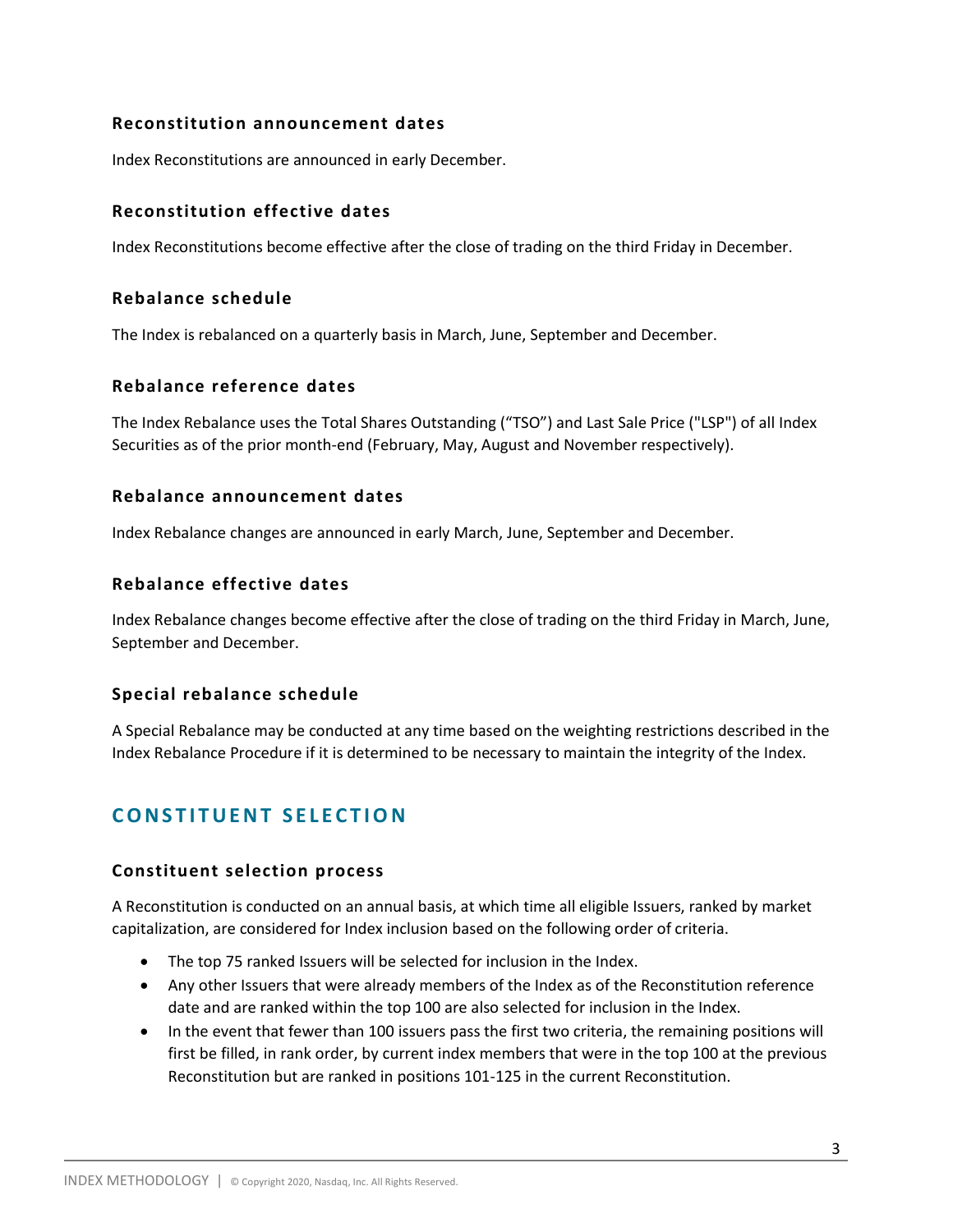• In the event that fewer than 100 issuers pass the first three criteria, the remaining positions will be filled, in rank order, by any issuers ranked in the top 100 that were not already members of the Index as of the Reference Date.

## **CONSTITUENT WEIGHTING**

#### **Constituent weighting scheme**

The Index is a modified market capitalization-weighted index.

#### **Constituent weighting process**

#### **Quarterly weight adjustment**

NDX's quarterly weight adjustment employs a two-stage weight adjustment scheme according to issuerlevel constraints.

Index Securities' initial weights are determined using up to two calculations of market capitalization: TSO-derived market capitalization and Index Share-derived market capitalization. TSO-derived market capitalization is defined as a security's Last Sale Price times its Total Shares Outstanding. Index Sharederived market capitalization is defined as a security's Last Sale Price times its updated Index Shares as of the prior month end. Both TSO-derived and Index Share-derived market capitalizations can be used to calculate TSO-derived and Index Share-derived initial index weights by dividing each Index Security's (TSO- or Index Share-derived) market capitalization by the aggregate (TSO- or Index Share-derived) market capitalization of all Index Securities.

When the Rebalance coincides with the Reconstitution, only TSO-derived initial weights are used. When the Rebalance does not coincide with the Reconstitution, Index Share-derived initial weights are used when doing so results in no weight adjustment; otherwise, TSO-derived weights are used in both stages of the weight adjustment procedure. Issuer weights are the aggregated weights of the issuers' respective Index Securities.

#### **Stage 1**

If no initial issuer weight exceeds 24%, initial weights are used as Stage 1 weights; otherwise, initial weights are adjusted to meet the following Stage 1 constraint, producing the Stage 1 weights:

No issuer weight may exceed 20% of the index.

#### **Stage 2**

If the aggregate weight of the subset of issuers whose Stage 1 weights exceed 4.5% does not exceed 48%, Stage 1 weights are used as final weights; otherwise, Stage 1 weights are adjusted to meet the following Stage 2 constraint, producing the final weights:

The aggregate weight of the subset of issuers whose Stage 1 weights exceed 4.5% is set to 40%.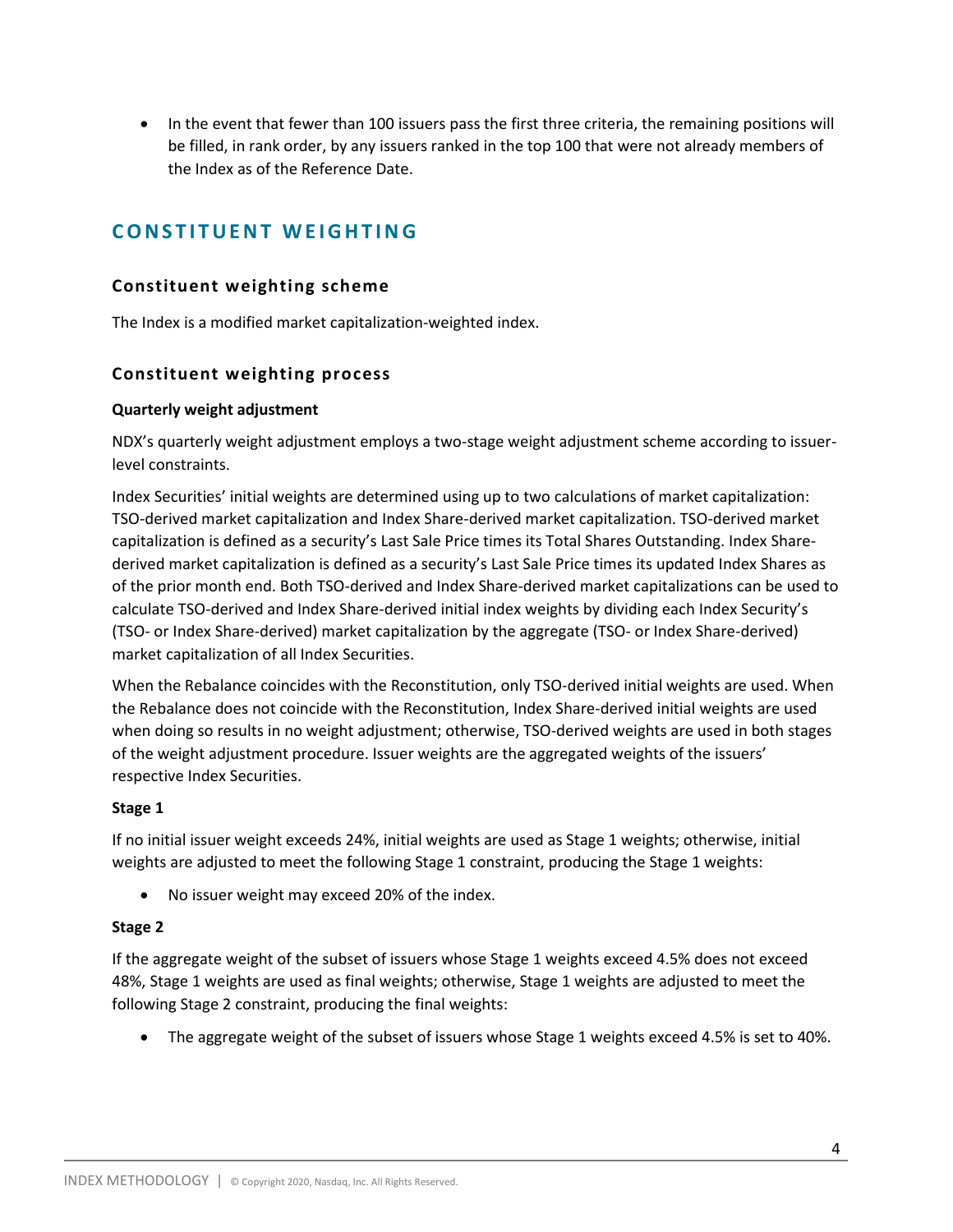#### **Annual weight adjustment**

NDX's annual weight adjustment employs a two-stage weight adjustment scheme according to securitylevel constraints.

Index Securities' initial weights are determined via the quarterly weight adjustment procedure.

#### **Stage 1**

If no initial security weight exceeds 15%, initial weights are used as Stage 1 weights; otherwise, initial weights are adjusted to meet the following Stage 1 constraint, producing the Stage 1 weights:

No security weight may exceed 14% of the index.

#### **Stage 2**

If the aggregate weight of the subset of Index Securities with the five largest market capitalizations is less than 40%, Stage 1 weights are used as final weights; otherwise, Stage 1 weights are adjusted to meet the following constraints, producing the final weights:

- The aggregate weight of the subset of Index Securities with the five largest market capitalizations is set to 38.5%.
- No security with a market capitalization outside the largest five may have a final index weight exceeding the lesser of 4.4% or the final index weight of the Index Security ranked fifth by market capitalization.

For additional information about index weighting, see **Nasdaq Index Weight Adjustment Guidelines**.

## **I N D E X M A I N T E N A N C E**

## **Deletion policy**

If, at any time other than an Index Reconstitution, Nasdaq determines that an Index Security has or will undergo a fundamental alteration that would make it ineligible for Index inclusion, the Index Security is removed as soon as practicable.

Such alterations may include:

- A listings switch to an ineligible Index Exchange.
- Merger, acquisition, or other major corporate event that would adversely impact the integrity of the Index.
- If the security is reclassified as a Financial company (those companies that are classified under Industry code 8000).
- If the issuer has an adjusted market capitalization below 0.10% of the aggregate adjusted market capitalization of the Index for two consecutive month ends.

In the case of mergers and acquisitions, the effective date for the removal of an Index Issuer or security will be largely event-based, with the goal to remove the issuer or security as soon as completion of the acquisition or merger has been deemed highly probable. Notable events include, but are not limited to,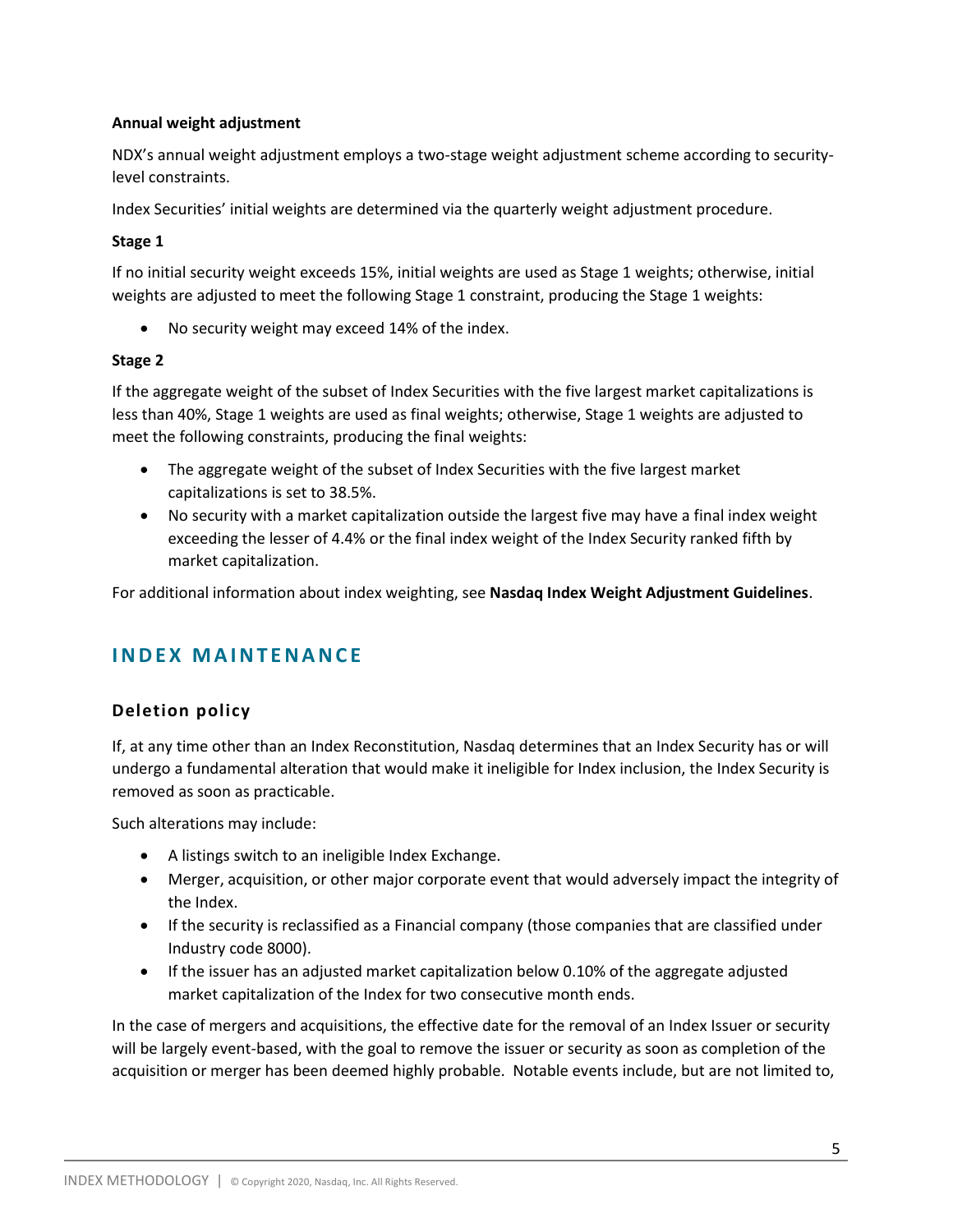completion of various regulatory reviews, the conclusion of material lawsuits and/or shareholder and Board approvals.

If at the time of the removal of the Index Issuer or Security there is not sufficient time to provide advance notification of the replacement issuer or security so that both the removal and replacement can be effective on the same day, the Index Issuer or Security being removed will be retained and persisted in the Index calculations at its Last Sale Price until the effective date of the replacement issuer or security's entry to the Index.

## **Replacement policy**

Securities may be added to the Index outside of the Index Reconstitution when there is a deletion. The Index Security (or all Index Securities under the same Issuer, if appropriate) is replaced as soon as practicable if the Issuer in its entirety is being deleted from the Index. The issuer with the largest market capitalization as of the prior month end which is not in the Index will replace the deleted Issuer.

For pending deletions set to occur soon after an Index Reconstitution and/or Index Rebalance Effective Date, Nasdaq may decide to remove the Index Security from the Index in conjunction with the Index Reconstitution and/or Index Rebalance Effective Date.

## **Corporate actions**

In the periods between scheduled index reconstitution and rebalancing events, individual Index securities may be the subject to a variety of corporate actions and events that require maintenance and adjustments to the Index. With the exception(s) noted below, specific treatment of each type of corporate action or event is described in **Nasdaq Corporate Actions and Events Manual – Equities**, which is incorporated herein by reference.

In certain cases, corporate actions and events are handled according to the weighting scheme or other index construction techniques employed. Wherever alternate methods are described, the Index will follow the "Market Cap Corporate Action Method."

At the quarterly rebalancing, no changes are made to the Index from the previous month end until the quarterly share change effective date, with the exception of corporate actions with an ex-date.

## **Corporate action exceptions**

Spin-offs

- If the parent is an Index Security and there is a when-issued market for the spinco, the price of the parent is adjusted downward for the value of the spinco. The value of the spinco is calculated as the spin-off ratio multiplied by the when-issued Last Sale Price ("LSP") of the spinco. There is no adjustment to the Index Shares of the parent. This will result in a divisor adjustment. The spinco is not added to the Index.
- If there is no when-issued market for the spinco, then no price or Index Share adjustment is made to the Index Security. The spinco is not added to the Index.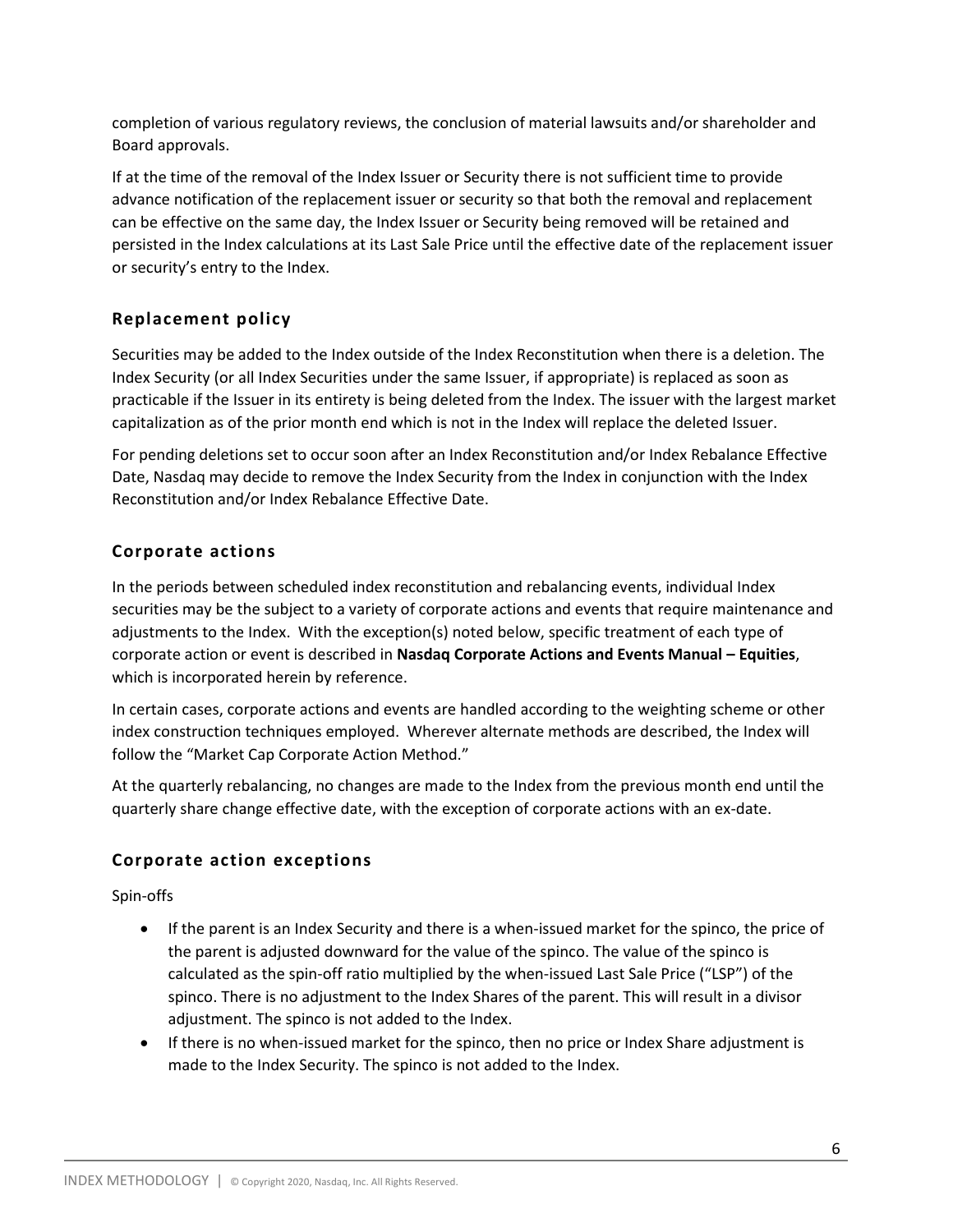#### **Index share adjustments**

For handling of changes in TSO greater than or equal to 10.0% arising from other corporate events, please refer to **Nasdaq Corporate Actions and Events Manual – Equities**.

## **A D D I T I O N A L I N F O R M A T IO N**

#### **Announcements**

Nasdaq announces Index-related information via the Nasdaq Global Index Watch (GIW) website at http://indexes.nasdaqomx.com.

For more information on the general Index Announcement procedures, please refer to the **Nasdaq Index Methodology Guide**.

#### **Holiday schedules**

The Indexes are calculated Monday through Friday, except on days when the Nasdaq exchange is closed.

#### **Unexpected market closures**

For information on Unexpected Market Closures, please refer to the **Nasdaq Index Methodology Guide**.

#### **Calculation types**

For information on the Index calculation types as well as the mathematical approach used to calculate the Index(es), please refer to the **Nasdaq Index Policies & Procedures: Calculation Manual – Equities & Commodities**.

#### **Recalculation and restatement policy**

For information on the Recalculation and Restatement Policy, please refer to the **Nasdaq Index Recalculation Policy**.

#### **Data sources**

For information on data sources and the classification of dividends and associated tax rates, please refer to the **Nasdaq Index Methodology Guide**.

#### **Contact information**

For any questions regarding an Index, please contact the Nasdaq Index Client Services team at indexservices@nasdaq.com.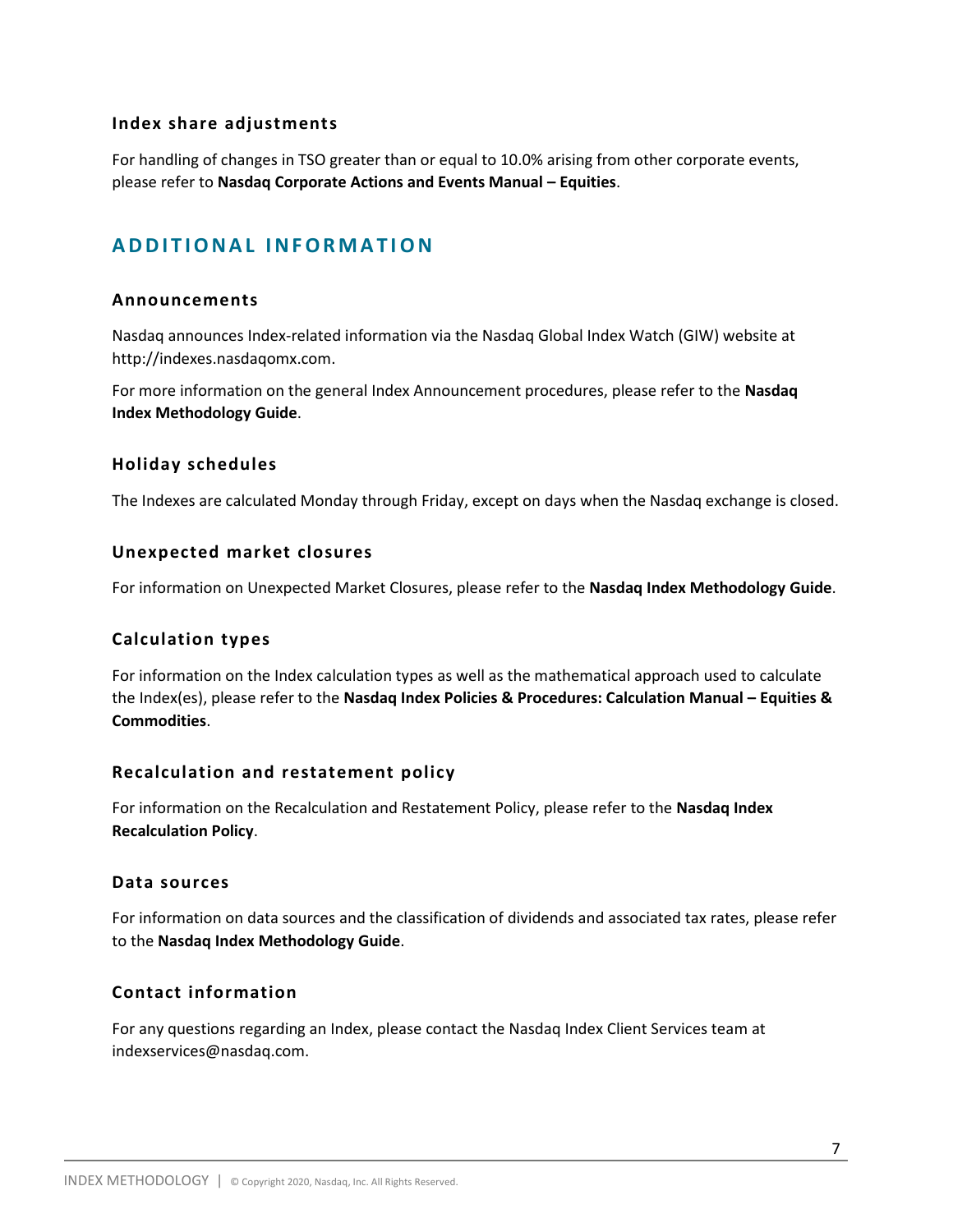### **Index dissemination**

Index values and weightings information are available through Nasdaq Global Index Watch (GIW) website at https://indexes.nasdaqomx.com/ as well as the Nasdaq Global Index FlexFile Delivery Service (GIFFD) and Global Index Dissemination Services (GIDS). Similar to the GIDS offerings, Genium Consolidated Feed (GCF) provides real-time Index values and weightings for the Nordic Indexes.

For more detailed information regarding Index Dissemination, see the **Nasdaq Index Methodology Guide**.

### **Index calculation and dissemination schedule**

The Indexes are calculated during the trading day based on the Last Sale Price and are disseminated once per second from 09:30:01 to 17:16:00 ET. The closing value of the indexes may change up until 17:15:00 ET due to corrections to the Last Sale Price of the Index Securities.

### **Website**

For further information, please refer to Nasdaq GIW website at https://indexes.nasdaqomx.com/.

### **FTP and dissemination service**

Index values and weightings are available via FTP on the Nasdaq Global Indexes FlexFile Delivery Service (GIFFD). Index values are available via Nasdaq's Global Index Dissemination Services (GIDS).

## **G O V E R N A N C E**

#### **Index governance**

Nasdaq Indexes follow the same governance structure. For a detailed list of this information, please see the **Nasdaq Index Methodology Guide.**

#### **Nasdaq Index Management Committee**

A methodology document is created for all new Index Methodologies. The methodology document includes the following: Index Objective, Security Eligibility Criteria, Index Construction, Index Maintenance, Index Governance, Index Policy, and Index Dissemination.

The Nasdaq Index Management Committee approves all new Index Methodologies. This committee is comprised of full-time professional members of Nasdaq. The committee meets regularly, and reviews items including, but not limited to, pending corporate actions that may affect Index constituents, statistics comparing the composition of the indexes to the market, companies that are being considered as candidates for addition to an Index, and any significant market events.

For a detailed overview of the Index Management Committee, please see the **Nasdaq Index Methodology Guide**.